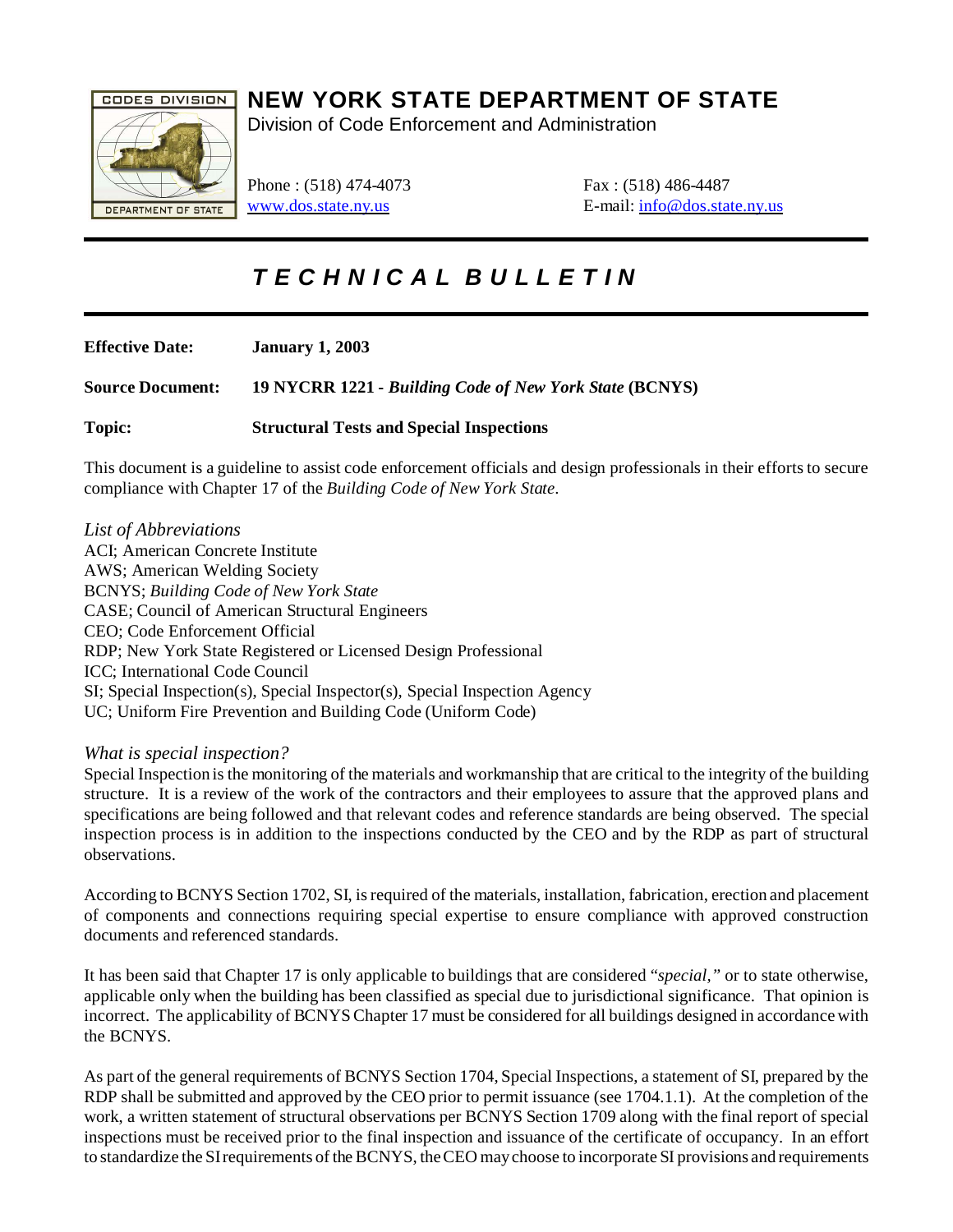with their standard building permit application forms.

Exception 1 of BCNYS Section 1704.1 releases the special inspection requirement for work of a minor nature or as warranted by conditions in the jurisdiction as approved by the CEO. This exception is not intended to exempt special inspection requirements that the BCNYS otherwise requires*.* 

The phrase *"work of a minor nature"* is stated to emphasize that special inspections do not apply to all inspections that will happen during the course of a building construction project. As stated earlier, SI applies to situations where special expertise is required to ensure compliance with the approved construction documents. For example, special inspections are inspections made *in addition* to the regular inspections made by the CEO in accordance with BCNYS Section 109.

The phrase *"conditions in the jurisdiction"* refer to situations where CEO has the expertise to perform the required special inspections. For example, a CEO may be an AWS Certified Welding Inspector and choose to complete the special inspections required by Table 1704.3 for welding.

The ICC and CASE have developed guidelines and standard forms and procedures to assist with the standardization and implementation of special inspections requirements into a code enforcement program. The guidelines, along with the respective standard forms are listed below and are available from ICC and CASE.

- 1. *Model Program for Special Inspection,* International Code Council
	- A. Special-inspection and Testing Agreement
	- B. Special-inspection and Testing Schedule
	- C. Special-inspection Record
	- D. Daily and Weekly Report Forms
	- E. Discrepancy Notice
	- F. Final Report Form

*Note: ICC publications can be purchased from ICC website, [www.iccsafe.org](http://www.iccsafe.org).* 

2. *National Practice Guidelines for Special Inspections,* Council of American Structural

Engineers, Prepared by the CASE Special Inspections Subcommittee.

- A. CASE Form 101, Statement of Special Inspections
- B. CASE Form 101, Schedule of Special Inspection Services
- C. CASE Form 102, Final Report of Special Inspections

*Note:* The CASE documents are available for use at the following web address:

Guidelines: [www.acec.org/about/case\\_pdf/spec\\_inspect\\_guidelines.pdf](http://www.acec.org) (provide underscore on spaces)

Statement & schedule: [www.acec.org/about/case\\_pdf/spec\\_inspect\\_form.pdf](http://www.acec.org)

Final Report (Form 102): [www.acec.org/about/case\\_pdf/spec\\_inspect\\_report.pdf](http://www.acec.org)

In accordance with BCNYS Section 1704.1.1, the *Statement of Special Inspections* shall include the following items:

- 1. A complete list of materials and work requiring SI.
- 2. The inspections to be performed and the frequency to perform them.
- 3. A list of qualified individuals, agencies or firms intended to be retained for conducting such inspections.

The RDP may choose to use the forms available from ICC and CASE in preparing the *Statement of Special Inspections.*

During the course of a building construction project things change. Any changes made to the approved construction documents must be approved by the CEO. Likewise, the *Statement of Special Inspections* must be maintained and approved by the CEO when modifications are made. Here are two examples: *Example 1:*

During the course of a steel frame erection the welding SI becomes injured and the RDP acting as the owner's agent is forced to employ another SI that was not identified on the *Statement of Special Inspections.* At this point, the RDP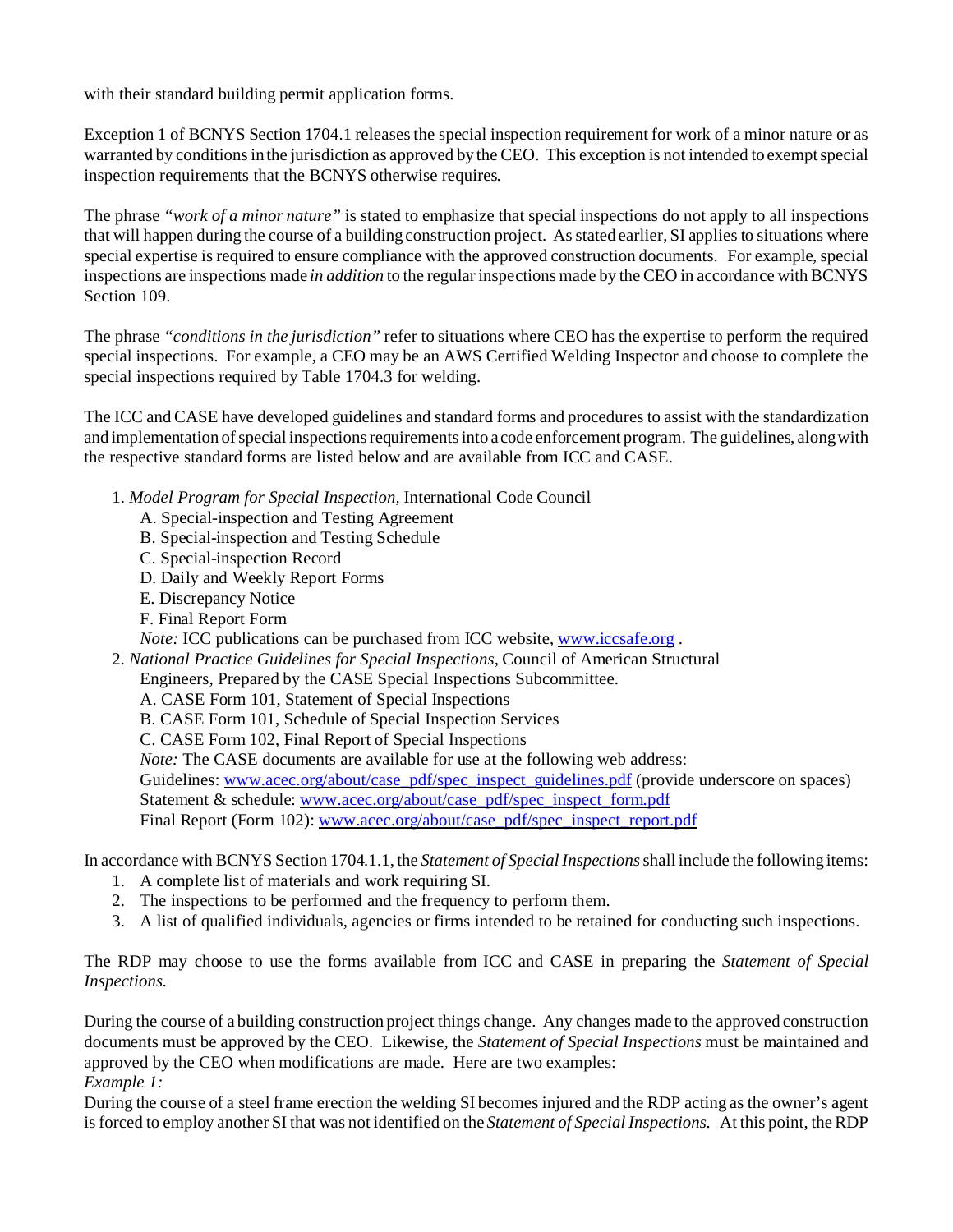must modify the *Statement of Special Inspections* to include the SI who will continue the work. Again, this modification is subject to the approval of the CEO.

*Example 2:*

The owner has not retained the RDP for services during the construction phase of a building construction project. During the construction phase, the owner decides to add a story and increase potential number of tenants. The owner employs a different RDP to design the modifications. At this point, the newly retained RDP must provide a modified *Statement of Special Inspections* as well as the modified design to the CEO for approval.

#### *Responsibilities*

The special inspection process is in addition to those inspections conducted by the CEO and by the RDP of record as part of periodic structural observation. Good communication between the SI and the RDP(s), contractor(s) and the CEO is essential to project quality assurance.

#### *Responsibilities of the CEO*

Of all of the parties involved in the building construction process, the CEO is the only one with the legal authority to enforce the special inspection provisions of the BCNYS. The employment of a SI does not relieve the CEO from any of the inspection requirements of BCNYS Section 104.

The CEO shall:

1. *Review submitted documents for compliance with SI requirements.* The CEO is charged with the legal authority to review the plans, specifications, special inspection program, and other documents for compliance with the BCNYS 2. *Approve the SI program.* Prior to the issuance of a building permit, the CEO is responsible for approving the SI program prepared by the RDP. The CEO may request a preconstruction meeting to review the project with all the members of the construction team.

3. *Approve SI.* The CEO is responsible for determining the competence of the SI's for the types of work they will be inspecting.

 4. *Monitor SI activities.* The CEO should monitor the SI activities to assure that the approved SI are performing their duties when work requiring SI is in progress.

5. *Review SI reports.* The CEO receives and reviews SI reports.

6. *Perform final inspection.* The CEO shall not perform the final inspection or issue a certificate of occupancy until the final SI report has been reviewed and approved.

#### *Responsibilities of the Special Inspector*

The SI shall:

1. *Notify the contractor* of their presence and responsibilities at the job site.

2. *Observe assigned work.* The SI shall inspect all work for which they are responsible for conformance with the plans and specifications approved by the CEO. Perform SI in a timely manner to avoid delay of work.

3. *Report nonconforming items.* SI shall bring all nonconforming items to the immediate attention of the contractor for correction. If any such item is not resolved in a timely manner or is about to be incorporated into the work, the CEO and the RDP shall be notified immediately and the item noted in the SI's written report. The SI shall write a separate report to be posted at the job site regarding noted discrepancies that should contain, as a minimum, the following information about each nonconforming item:

a. Description and exact location

- b. Reference to applicable plan sheets, details and specifications
- c. Resolution or corrective action taken and the date.

4. *Provide timely reports.* The SI shall complete written SI reports for each visit to the site. The SI shall furnish these reports directly to the CEO, the RDP, and others as designated. These reports shall be organized on a daily format and will be submitted to the CEO at the approved times or frequency. In the reports the SI should:

- a. Describe SI and tests made, with applicable locations.
- b. Indicate how nonconforming items were resolved.
- c. List unresolved items, parties notified, time and method of notification.

d. Itemize changes authorized by the RDP and approved by the CEO.

5. *Submit final report.* SI's shall submit a final, signed report to the CEO stating that all items requiring SI and testing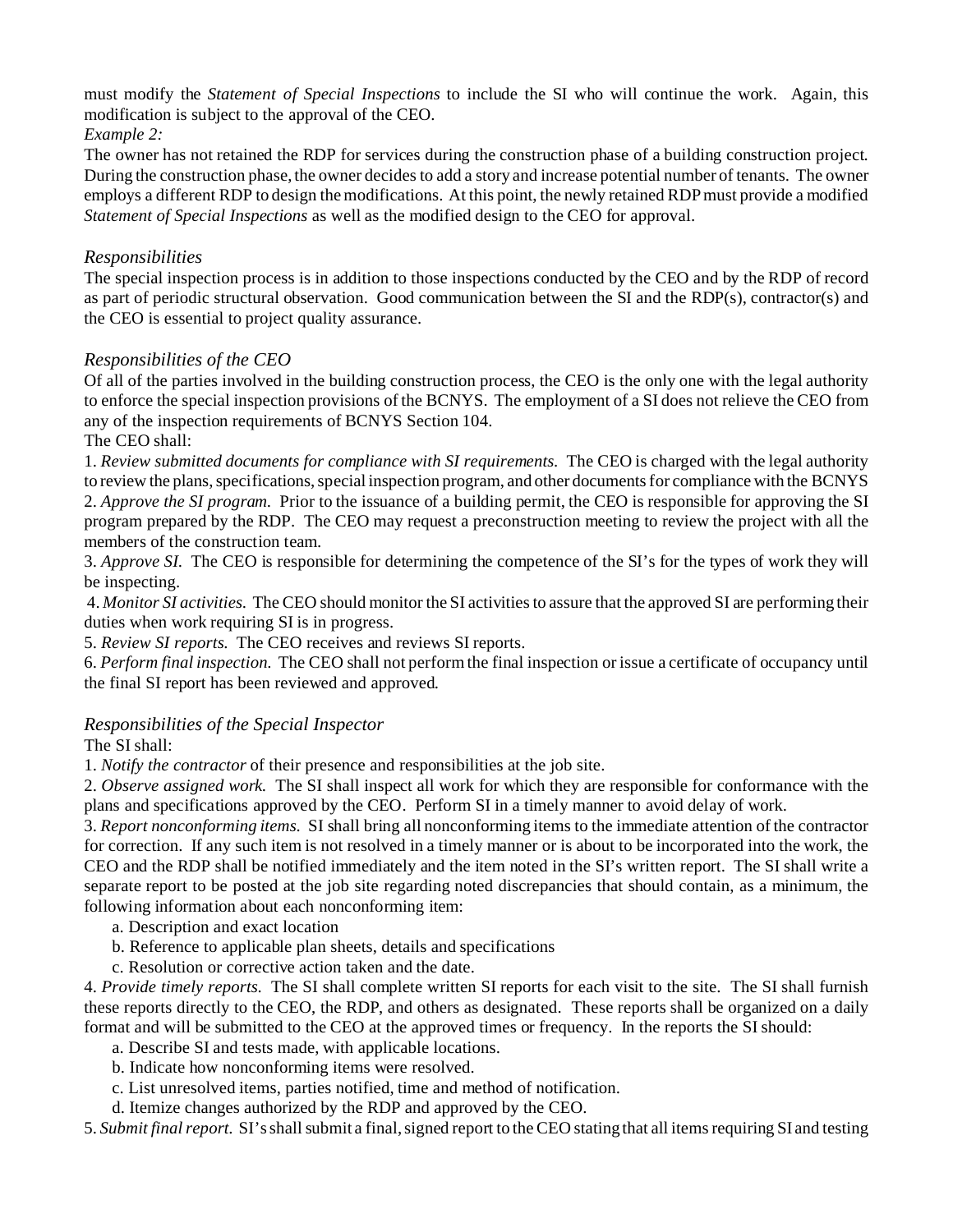were fulfilled and reported and, to the best of their knowledge, in conformance with the approved plans and specifications. Items not in conformance, unresolved items, or any discrepancies in inspection coverage (i.e., missed inspections, periodic inspection when continuous inspection was required, etc.) should be specifically itemized in this report.

#### *Responsibilities of the Owner*

The project owner or the RDP acting as the owner's agent is responsible for employing the SI. The owner or the RDP acting as the owner's agent must also maintain the *Statement of Special Inspections* and obtain the approval of the CEO if any changes are necessary to be made.

#### *Responsibilities of the RDP*

The RDP has many duties and responsibilities related to SI, including the following:

1. *Prepare SI program.* The RDP shall list the items for which SI is required. The RDP should coordinate with the owner in the selection of who will serve as SI. The RDP is required to list all SI and their duties within the SI program.

The standard of the industry for employing a qualified testing and inspection agency is its compliance with the requirements of ASTM E-329. Additionally, when employing a SI, the following factors should be considered:

- a. Experience with projects of similar complexity.
- b. Sufficient staffing of qualified SI.
- c. Proximity of inspection and testing facilities.
- d. The capabilities for inspection at remote locations.

2. *Respond to field discrepancies.* If contracted to do so, the RDP shall respond to the SI reports of uncorrected, noncomplying items and shall approve remedial measures. The CEO must approve any remedial measures or changes to the approved construction documents.

3. *Review shop drawings and submit revisions to approved plans.* The RDP shall review and approve shop drawings and submit to the CEO any deviations from the approved plans for approval and incorporation into the building construction project.

#### *Responsibilities of the Contractor/Construction Manager*

1. *Notify the SI.* The holder of the building permit or their duly authorized agent is responsible for notifying the SI regarding individual inspections required by the approved plans and specifications. Adequate notice shall be provided so that the SI has time to become familiar with the project.

2. *Provide access to the approved construction documents.* The contractor/construction manager is responsible for providing the SI with direct access to the approved plans and specifications.

3. *Provide safe access to the work to be inspected.* 

#### *Qualifications of the SI*

The SI must have the expertise necessary to ensure compliance with the approved construction documents and referenced standards. The easiest way to demonstrate competence as a SI is to be certified by a recognized organization. Certification typically means that the individual has successfully completed a course and an examination. Included in the table below are some certifications that qualified SI could hold.

The actual persons conducting the tests and inspections must be qualified. The RDP can act as the SI provided the RDP has the minimum qualifications and is approved by the CEO. When using the following table of SI qualifications a few things must be considered. First, references are made to certifications given by the ICC. Since little time has elapsed between the effective date of the newly revised UC and the date of this publication, the existence of persons holding ICC certifications may not be prevalent or, in some circumstances, available. Secondly, the table represents the preferred qualifications for special inspectors. Since the previous UC did not specify minimum requirements for SI, there may be many individuals who, because of their experience, may be sufficiently qualified to act in the role of the SI. The UC gives the CEO the ability to make such a judgement and approve who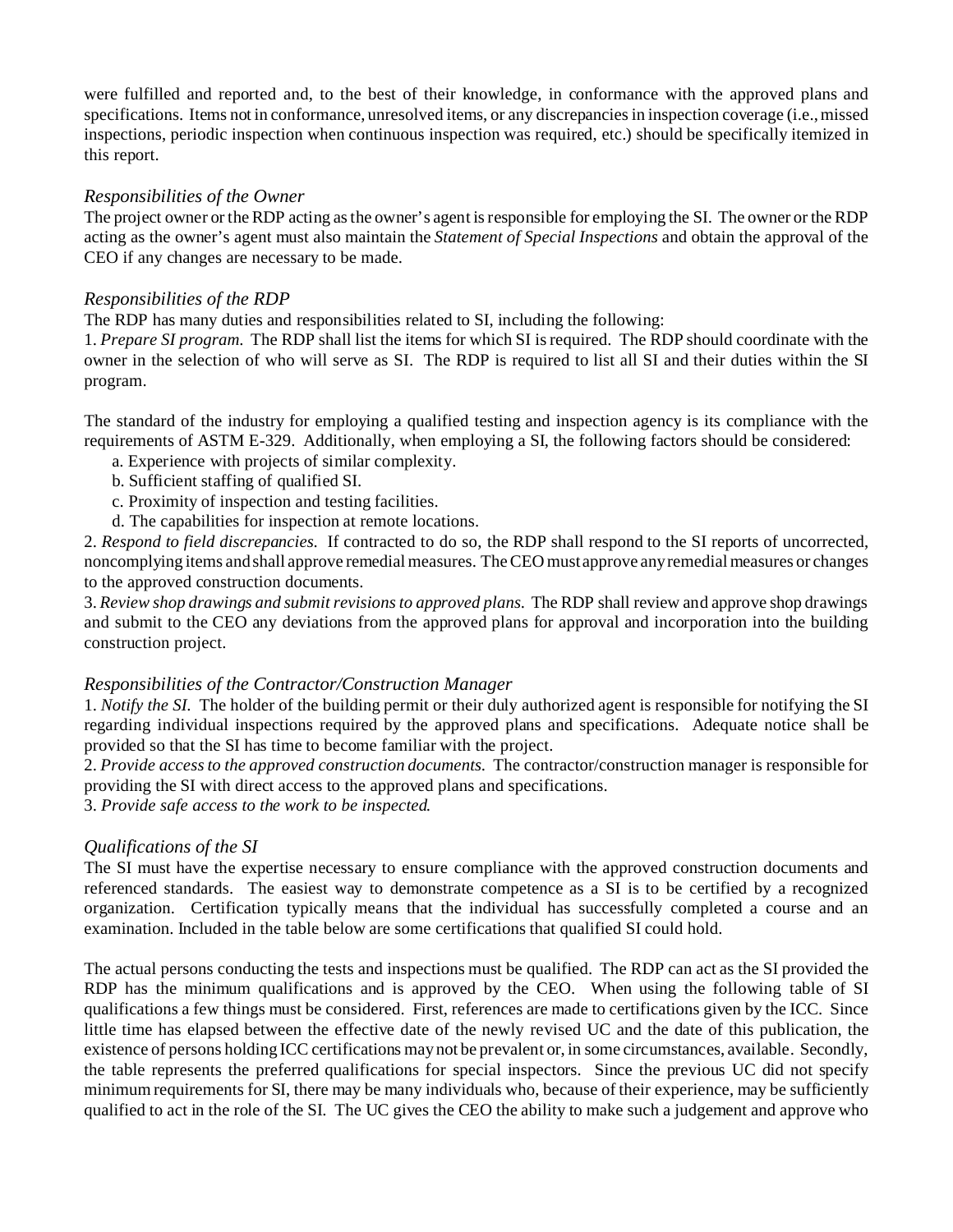will serve as the SI. The table includes the word *relevant* to describe experience for persons not holding formal certifications. For the purposes of determining qualifying *relevant* experience, the CEO should consider *relevant* to mean that the prospective SI has experience performing the inspections for projects of similar complexity.

> *Ronald Piester, R.A., Director Division of Code Enforcement and Administration*

**Attached Table:** Special Inspector Qualifications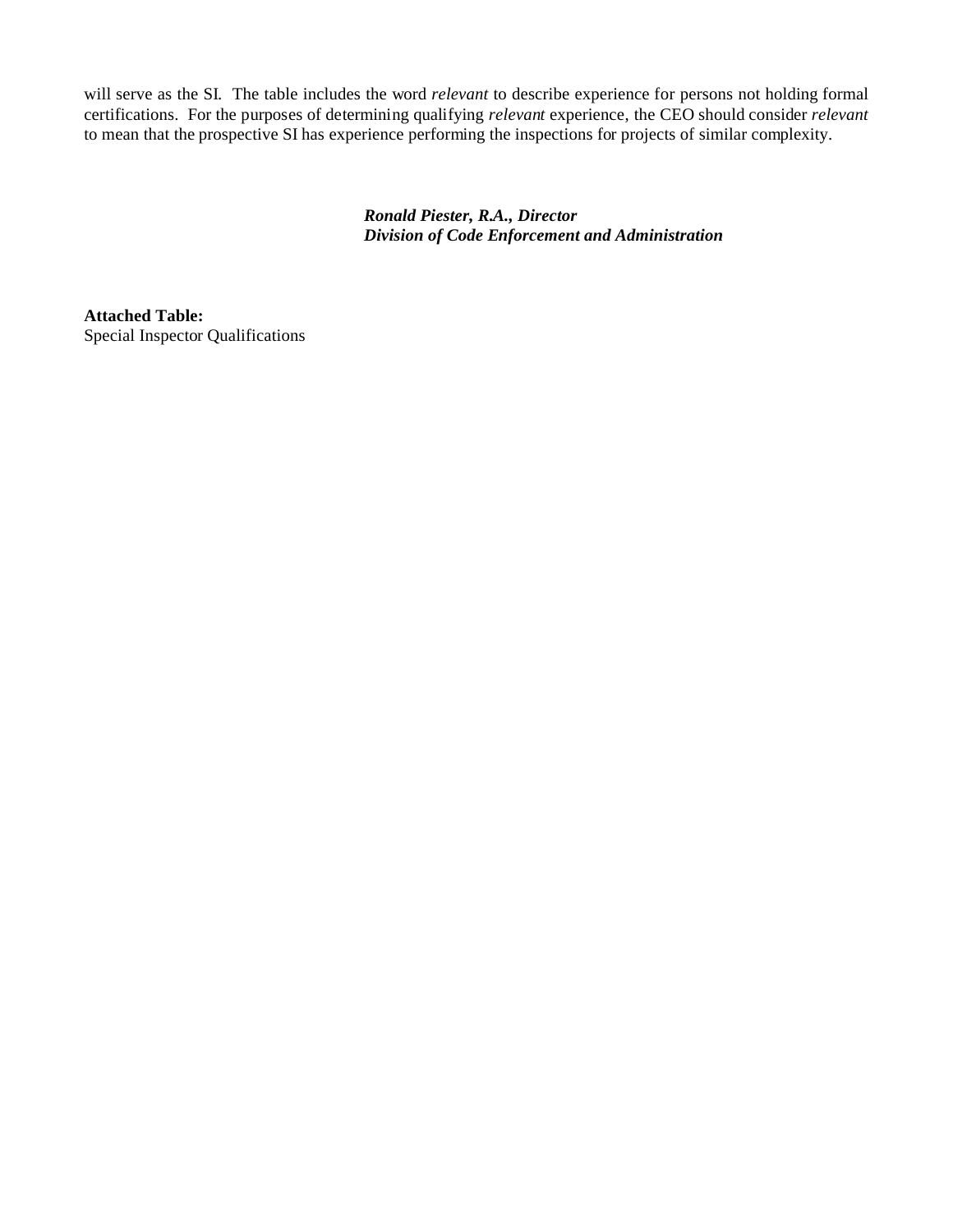### *Special Inspector Qualifications*

| Category                                                                                                         | Code<br>Reference                                                                         | <b>Minimum Qualifications</b>                                                                                                                                                                                                                                                                                                                                                                                                                                                        |
|------------------------------------------------------------------------------------------------------------------|-------------------------------------------------------------------------------------------|--------------------------------------------------------------------------------------------------------------------------------------------------------------------------------------------------------------------------------------------------------------------------------------------------------------------------------------------------------------------------------------------------------------------------------------------------------------------------------------|
| <i>*Reinforced</i><br>Concrete                                                                                   | 1704.4                                                                                    | 1. Current ICC Reinforced Concrete Special Inspector or ACI<br>Concrete Construction Inspector.<br>2. Concrete field testing can be by an ACI Concrete Field Testing<br>Technician with Grade 1 Certification.<br>3. Engineer-in-Training (EIT) with relevant experience.<br>4. New York State Licensed Professional Engineer (P.E.) with relevant<br>experience.                                                                                                                    |
| Prestressed<br>Concrete                                                                                          | Table 1704.4,<br>Items 8 & 10                                                             | <b>Pretension Tendons</b><br>1. Current ICC Reinforced Concrete certification and ICC prestressed<br>concrete certification and ACI Concrete Field Testing Technician with<br>Grade 1 Certification plus one year relevant experience.<br>2. EIT with relevant experience.<br>3. P.E. with relevant experience.<br><b>Post-tension Tendons</b><br>1. Current Post-Tensioning Institute (PTI) Certification.<br>2. EIT with relevant experience.<br>3. P.E. with relevant experience. |
| Welding                                                                                                          | 1704.3;<br>Table 1704.3,<br>Item $5$ ;<br>Table 1704.4,<br><i>Item 2;</i><br>1707.2; 2208 | 1. Current AWS Certified Welding Inspector.<br>2. Current ICC Structural Steel and Welding certificate plus one year<br>of relevant experience.<br>3. Current Level II certification from the American Society for<br>Nondestructive Testing (NDT).<br>4. Current NDT Level III provided previously certified as NDT level II.                                                                                                                                                       |
| High-strength<br>Bolting &<br><b>Steel Frame</b><br>Inspection                                                   | 1704.3.3;<br>Table 1704.3                                                                 | 1. Current ICC Structural Steel and Welding certificate and one year<br>of relevant experience.<br>2. EIT with relevant experience.<br>3. P.E. with relevant experience.                                                                                                                                                                                                                                                                                                             |
| Masonry                                                                                                          | 1704.5;<br>Table<br>1704.5.1;<br>Table 1704.5.3                                           | 1. Current ICC Structural Masonry certificate and one year of relevant<br>experience.<br>2. EIT with relevant experience.<br>3. P.E. with relevant experience.                                                                                                                                                                                                                                                                                                                       |
| <b>Sprayed Fire-</b><br>Resistant<br><b>Materials</b>                                                            | 1704.11                                                                                   | 1. Current ICC Spray-Applied Fire Proofing certificate and one year<br>of relevant experience.<br>2. EIT with relevant experience.<br>3. P.E. with relevant experience                                                                                                                                                                                                                                                                                                               |
| Excavation and<br>Filling;<br>Verification of<br>Soils; Piling &<br>Drilled Piers;<br>Modular<br>Retaining Walls | 1704.7;<br>1704.8;<br>1704.9;<br>1704.13                                                  | 1. Current Level II certification in geotechnical engineering<br>technology/construction from the National Institute for Certification in<br>Engineering Technologies (NICET).<br>2. EIT with relevant experience.<br>3. P.E. with relevant experience                                                                                                                                                                                                                               |